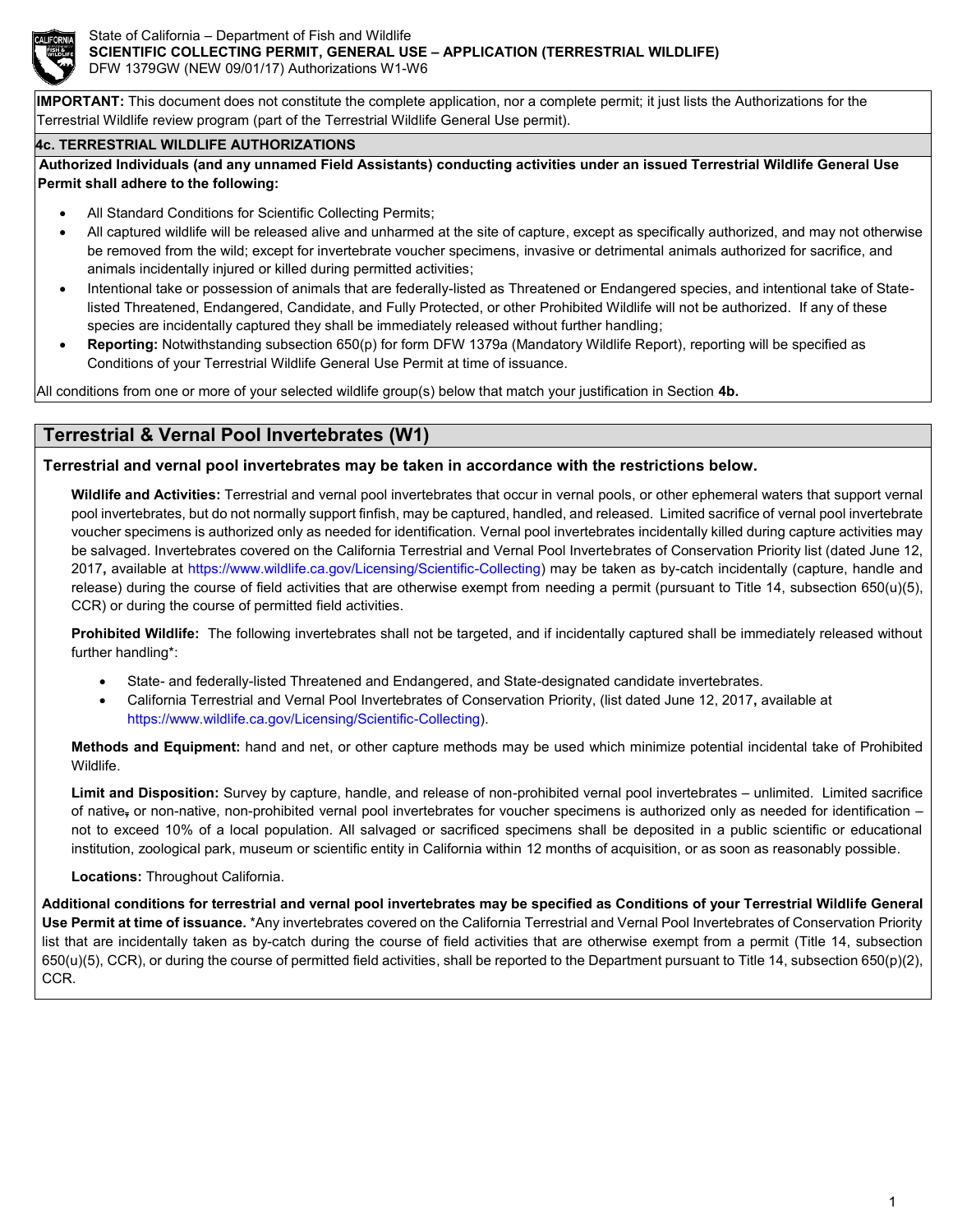

### **Amphibians (W2)**

#### **Adult and larval amphibians may be taken in accordance with the restrictions below.**

**Wildlife and Activities:** Amphibians may be captured, handled, measured, marked, and released. Non-native amphibians from the Orders Anura and Caudata incidentally encountered during field activities may be captured and sacrificed. Amphibians incidentally killed during capture activities may be salvaged.

**Prohibited Wildlife**: The following amphibians and amphibian life stages shall not be targeted, and if incidentally captured shall be immediately released without further handling:

- State- and federally-listed Threatened and Endangered, State-designated Candidate, and Fully Protected amphibians.
- California Amphibian Species of Special Concern.
- Eggs of all native amphibians.

**Methods and Equipment:** Amphibians may be captured by hand and dip net. Amphibians may be marked using standard non-toxic, noninvasive methods (i.e., non-toxic fluorescent powders).

Limit and Disposition: Capture, handle and release of non-prohibited amphibians – unlimited. Sacrifice of non-native amphibians – unlimited. All salvaged specimens shall be deposited in a public scientific or educational institution, zoological park, museum or scientific entity in California within three months of acquisition.

**Locations:** Throughout California.

**Additional conditions for amphibians may be specified as Conditions of your Terrestrial Wildlife General Use Permit at time of issuance.**

## **Reptiles (W3)**

#### **Reptiles may be taken in accordance with the restrictions below.**

**Wildlife and Activities:** Reptiles may be captured, handled, measured, marked, and released. Non-native reptiles from the Orders Squamata and Testudines incidentally encountered during field activities may be captured and sacrificed. Reptiles incidentally killed during capture activities may be salvaged.

**Prohibited Wildlife:** The following reptiles and reptile life stages shall not be targeted, and if incidentally captured shall be immediately released without further handling.

- State- and federally-listed Threatened and Endangered, State-designated Candidate, and Fully Protected reptiles.
- California Reptile Species of Special Concern.
- Sea turtles and sea snakes.
- Eggs of all native reptiles.

**Methods and Equipment:** Reptiles may be captured by hand, dip net, lizard noose, snake tongs, and snake hook. Reptiles may be marked using standard non-toxic, non-invasive methods (i.e., non-toxic ink, paint, correction fluid, or black dye).

**Limit and Disposition:** Capture, handle and release of non-prohibited reptiles – unlimited. Sacrifice of non-native reptiles – unlimited. All salvaged specimens shall be deposited in a public scientific or educational institution, zoological park, museum or scientific entity in California within three months of acquisition.

**Locations:** Throughout California.

**Additional conditions for reptiles may be specified as Conditions of your Terrestrial Wildlife General Use permit at time of issuance.**

### **Mammals (W4)**

**Only small mammals in the families Soricidae, Talpidae, Aplodontidae, Cricetidae, Dipodidae, Geomyidae, Heteromyidae, Muridae, and Sciuridae may be taken in accordance with the restrictions below.**

**Wildlife and Activity:** Only small mammals in the nine families noted above may be captured, handled, measured, marked, and released. Non-native mice and rats from the family Muridae incidentally captured during trapping activities may be sacrificed. Small mammals incidentally killed during capture and trapping activities may be salvaged.

**Prohibited Wildlife:** The following mammals and mammal life stages shall not be targeted and if incidentally captured, shall be immediately released without further handling: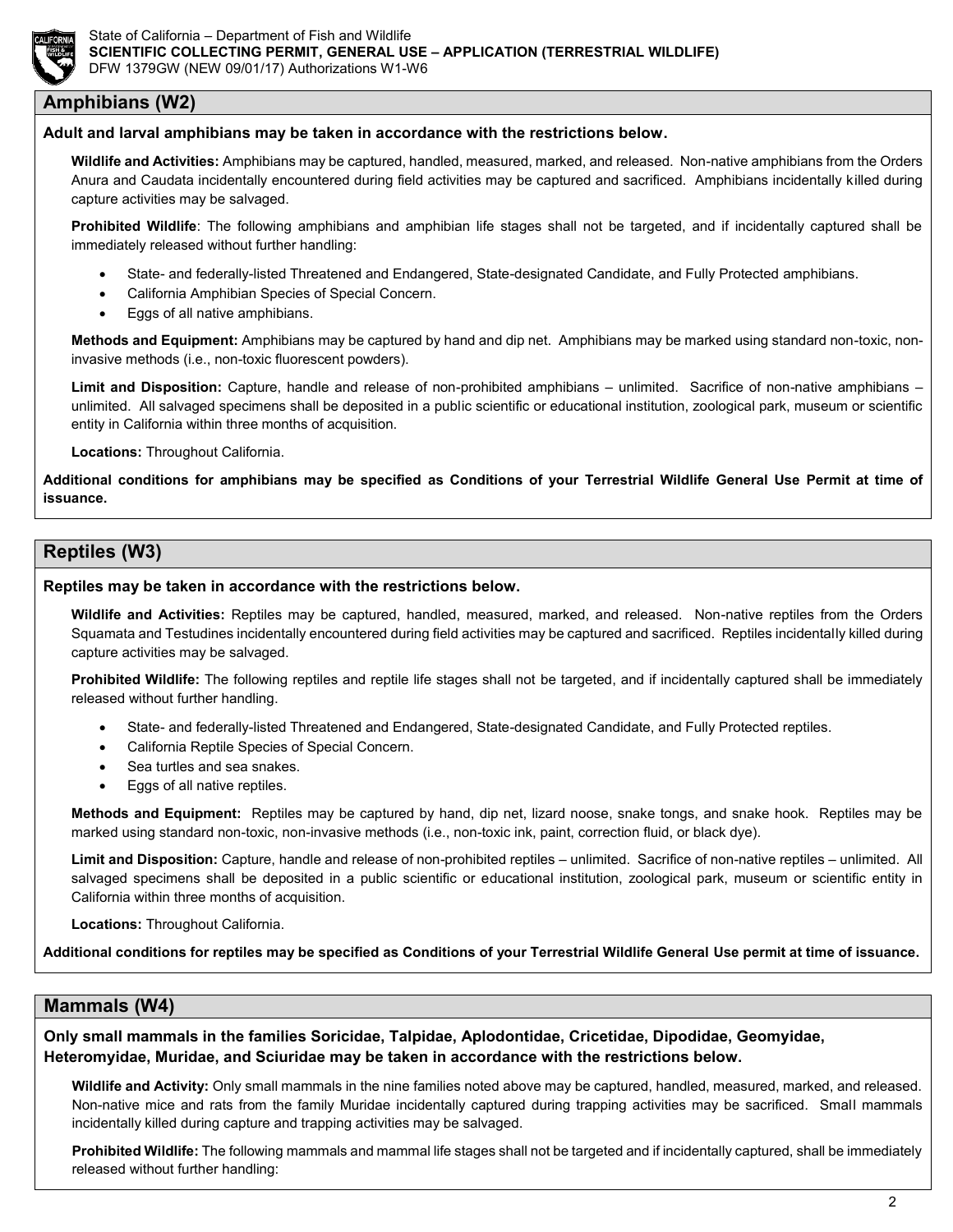

State of California – Department of Fish and Wildlife **SCIENTIFIC COLLECTING PERMIT, GENERAL USE – APPLICATION (TERRESTRIAL WILDLIFE)** DFW 1379GW (NEW 09/01/17) Authorizations W1-W6

- State- and federally-listed Threatened and Endangered, State-designated Candidate, and Fully Protected mammals.
- California Mammal Species of Special Concern.
- Mammals in families other than the nine noted above are prohibited (see exception for non-native mice and rats in Muridae**)**.
- Nests of all mammals (e.g., woodrat nests).

**Methods and Equipment**: Small mammals may be captured by box or cage live-traps of appropriate size to preclude capture of mediumsized mammals or carnivores. Small mammals may be marked using standard non-toxic, non-invasive methods (i.e., non-toxic ink or black dye).

**Limit and Disposition:** Capture, handle, and release of non-prohibited small mammals – unlimited. Sacrifice of non-native mice and rats – unlimited. All salvaged specimens shall be deposited in a public scientific or educational institution, zoological park, museum or scientific entity in California within three months of acquisition.

**Locations:** Throughout California excluding the ranges and occupied habitat of prohibited small mammals.

**Additional conditions for mammals may be specified as Conditions of your Terrestrial Wildlife General Use permit at time of issuance.**

### **Birds (W5)**

#### **Birds may be taken in accordance with the restrictions below.**

**Wildlife and Activities:** Birds may be captured, handled, measured, marked, and released. Birds incidentally killed during capture and trapping activities may be salvaged.

**Prohibited Wildlife:** The following birds and bird life stages shall not be targeted and if incidentally captured, shall be immediately released without further handling:

- State- and federally-listed Threatened and Endangered, State-designated Candidate, and Fully Protected birds.
- California Bird Species of Special Concern.
- All birds in the families and orders Anatidae, Galliformes, Procellariiformes, Phalacrocoracidae, Pelecanidae, Ardeidae, Threskiornithidae, Accipitriformes, Gruiformes, Alcidae, Laridae, Strigiformes, Trochilidae, and Falconiformes.
- Nests, eggs, and nestlings of all birds.

Birds protected by the federal Migratory Bird Treaty Act may only be authorized if the species and activities are also covered under appropriate federal permit(s).

**Methods and Equipment:** Birds may be captured by mist net. Birds may be marked with government-issued, or approved numbered metal bands. Auxiliary markers (including color bands) or other marking techniques can only be authorized under a Specific Use permit.

**Limit and Disposition:** Capture, handle and release of non-prohibited birds – unlimited.

**Locations:** Throughout California.

**Additional conditions for birds may be specified as Conditions of your Terrestrial Wildlife General Use permit at time of issuance.**